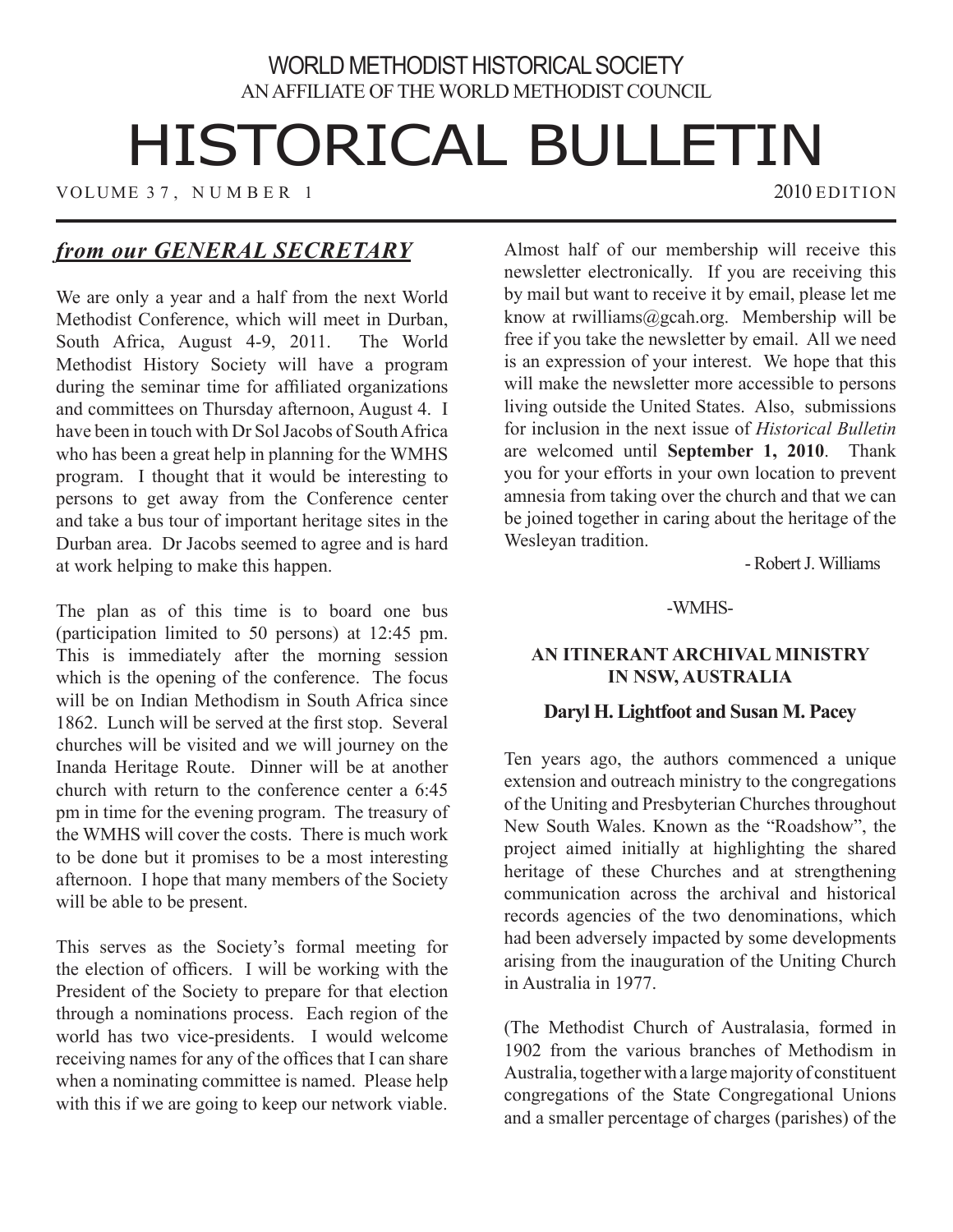Presbyterian Church of Australia in NSW, entered the Uniting Church in Australia after many years of negotiations which can be traced to the earliest years of the  $20<sup>th</sup>$  century.)

Presbyterian polity required a division of property between the Uniting Church and the continuing Presbyterian Church at the time of inauguration of the Uniting Church, and for this purpose a national Presbyterian Property Commission (known as the Handley Commission) was established. The Commission was effectively a court of final jurisdiction and its determinations had resulted some 25 years later in some quite unfortunate and illogical situations affecting custody of the pre-1977 records of the Presbyterian Church. In retrospect the optimistic forecasts of closer working relationships between the archives of the two denominations, on which the Handley determinations were based, had not come to fruition.<sup>1</sup>

Increasing consciousness of the problems for researchers, and of considerable quantities of pre-1977 Presbyterian records being withheld from placement with the appropriate Archive in terms of the Handley determinations led us to consider possible solutions to these problems. One practical strategy was to develop common principles and practices to indexing and development of finding aids such that records could be more readily identified and accessed by researchers, and for the authors as the then Archivists of the Uniting and Presbyterian Churches to become more familiar with the holdings of the two repositories. We were thus led initially to work as volunteers across the two archival repositories. A change in opening days at the Presbyterian Archives and the introduction of a Saturday opening session staffed by both archivists at the Uniting Church Archives facilitated out of hours access to the Uniting Church records on the same basis as those already applying to the Presbyterian archives.

 These first steps led to an awareness of unresolved pain at the division of the pre-1977 Presbyterian Church among both uniting and continuing Presbyterians. Equally significantly for those having a Methodist or Congregational heritage, we became increasingly aware of the extent of overlap (not always recognized or acknowledged) between the ordained and lay ministries of these three Churches down the years from the earliest Christian outreach in Australia. The objectives of pastoral care and support and of educational outreach, although not clearly articulated at the time, can thus in retrospect be seen as the catalysts for a significant outreach and pastoral care ministry in support of congregations and members of both the Uniting and Presbyterian Churches. Today, despite changes in personal circumstances and elsewhere, the "Roadshow" ministry maintains its joint Uniting and Presbyterian Church commitment through both the Eunice Hunter Library (the Resource Centre of the WMHS in Australia) at the Epping (Oxford Street) Uniting Church and the Ferguson Memorial Library and Archives of the Presbyterian Church in NSW.

Readers familiar with the State of NSW and its geography will gain some insight into the extent of this work over the past 10 years from the following list of places visited with historical displays, or otherwise assisted with significant celebrations and the compilation of local church histories by invitation of the congregations concerned:

To Albion Park, Alstonville, Annandale, Ardlethan, Arncliffe, and Austinmer and the Presbyterian Assembly; to Barellan, Beecroft, Bega, Big Hill, Bolwarra, Boolaroo, Booragul, Bowenfels and Brushgrove (and even interstate to Ballarat in Victoria); to Carlingford, Castle Hill, Castlereagh, Cessnock, Cherrybrook, Clarencetown, Coffs Harbour, Como and Cootamundra, Cowra and Dungog; to Eastwood, Ebenezer and Epping; to Glenbrook and Gloucester, Gosford and Granville; to Hickey's Creek, Holmesville, Inverell, and Junee; to Kurri Kurri and Kyogle, Laurieton, Lismore and Liverpool; to Macquarie, Maitland, Manly, Maroubra, Milton, Mobbs Hill and Mortdale; to Nana Glen, Newcastle, North Sydney, Nowra, Nundle, Oakdale and Orange, Parramatta, Penrith and Penshurst;

<sup>1</sup> *Presbyterian Property (Handley) Commission Minutes*, ed. Uidam, Minute 497 (vi); See also Pacey and Lightfoot , *The Mishandling of Handley*, Hidden Histories Conference paper, Uniting Theological College, 2007, parts of which have been reproduced in *Ferguson Focus*, Vol.12 (No.2 and No.3).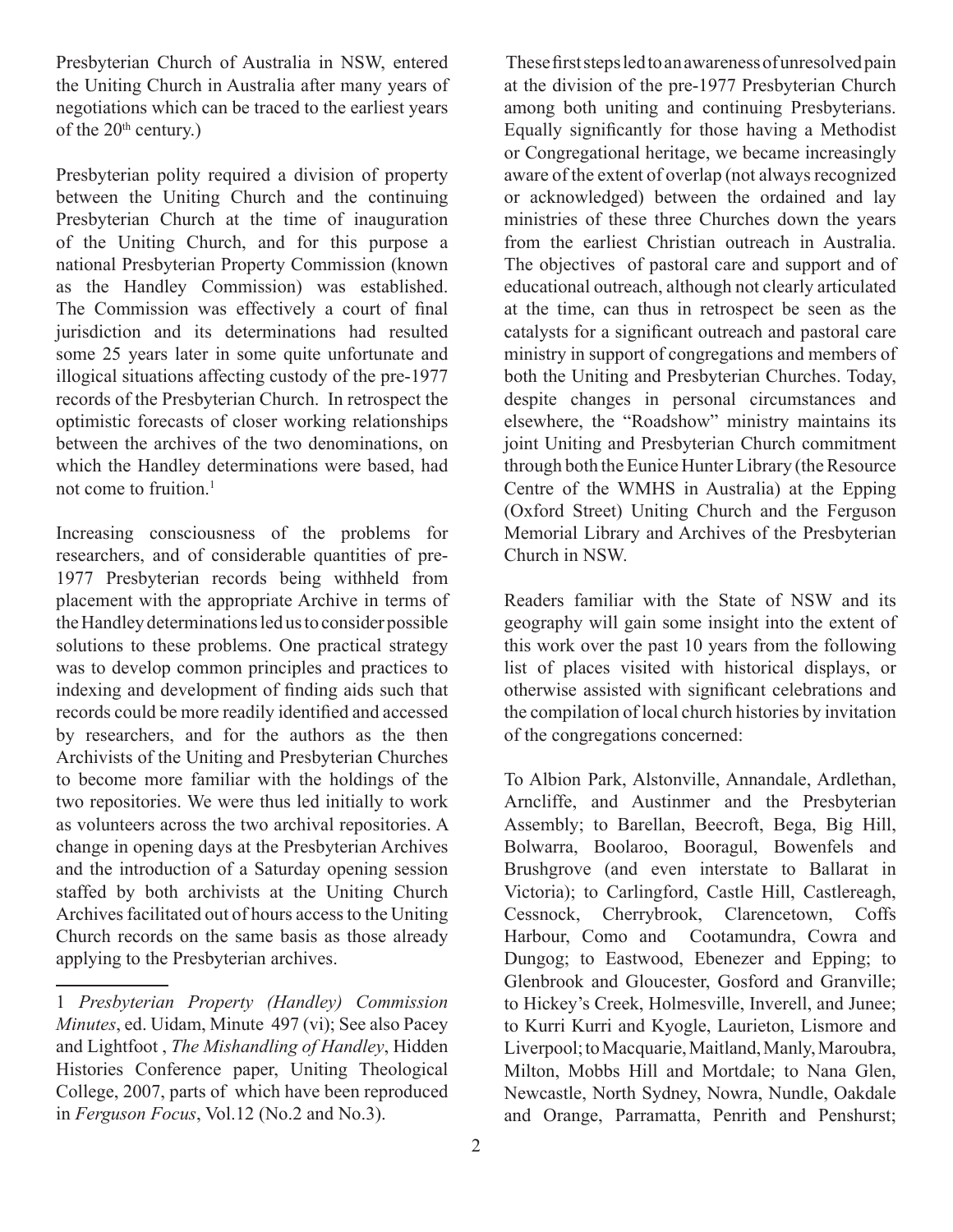to Pittwood Homes, Portland and Pymble; to Rutherford, Ryde, Sydney Scots and St. Stephen's, Singleton, Spring Hill, Stanmore, Strathfield and Sutherland; to Tamworth, Taree, Tenterfield, Tocal College, Toongabbie and Toronto; to Unanderra and the Uniting Church Synod; to Wagga Wagga, West Tamworth, Wentworth Falls, Willoughby, Windsor, Wingham, Woolgoolga and Wyong, and (finally) to Yass and Young.

The completion of this decade of outreach was marked by two itineraries in November and December 2009 taking in the Hunter, Manning, and Hastings River valleys in the north of the State and involving over 1600 kilometres (1000 miles) of travel. These three areas, and especially the Hunter, are of great significance to the history and heritage of Methodism not only in NSW, but also to Australia and the Pacific Islands missions of the Methodist Church of Australia and its Wesleyan Methodist antecedent. Our commitments on these itineraries included pastoral contacts with a number of long-standing servants of the church and their families and various congregations previously visited in the course of the "Roadshow" ministry, together with the provision of historical displays for three churches celebrating significant anniversaries over this period.

Also arising out of this 10 year involvement, the authors have jointly researched and published two comprehensive histories on behalf of local congregations, and contributed to research for a number of locally produced church histories. Published and unpublished articles and a number of educational pamphlets on the role of the Church in Australian society have also been produced. The WMHS through the Eunice Hunter Library was a co-sponsor with the Ferguson Memorial Library and also the Baptist Archives in NSW of a seminar on the participation of Australian Christians in both combatant and non-combatant roles in World War 1. This seminar marked the  $90<sup>th</sup>$  anniversary of the Armistice which ended the Great War, and papers presented, including one by each of the present authors with significant Methodist content, have recently been published under the title "O Valiant Hearts."

The "Roadshow" ministry has also led directly to other inter-denominational initiatives, including a Service of Thanksgiving for the shared heritage of the Uniting and Presbyterian Churches held annually in February. This service of thanksgiving and celebration is now in its sixth year and has been broadened to encourage all who see their involvement in archival and historical pursuits as part of their Christian vocation to commit their work in the coming year to God. Contacts made in the course of this ministry have also facilitated the conservation and preservation of records of organizations whose work has been based on a non-denominational approach vital to the scattered populations of this State, and which can in some cases be traced to the earliest years of the colony.

While assisting a local group compiling *Gems for His Kingdom*, the history of the Inverell Methodist (now Uniting) Church in northern NSW, we learned something of the work in that area of the interdenominational Bush Missionary Society of NSW (BMS), which dates from 1856. The BMS workers at Inverell in more recent years had been members of the Methodist Church who had applied to the NSW Conference for training for the Methodist ministry but were unsuccessful due to restrictions on the acceptance of married men at that time, and had subsequently entered the Presbyterian ministry. Subsequently while researching *Go, Tell it on the Mountains* for the centenary of the Gloucester Presbyterian Church, we found that the BMS had also been active among the isolated communities in the Barrington ranges and head-waters of the Manning River. Our research led to contact with the family of a deceased Methodist minister who had served on the Board of the BMS for some years and also with a current Director of the Society. In the course of these ongoing contacts, we discovered a shared concern for the preservation of the official records of over 150 years work of the Society, many of which came close to destruction in serious bushfires on the NSW south coast early in 2009. Following on negotiations with the Society, the Society's official records, together with other personal papers and ephemera relating to the BMS, have now been deposited on a long-term basis with the Ferguson Memorial Library.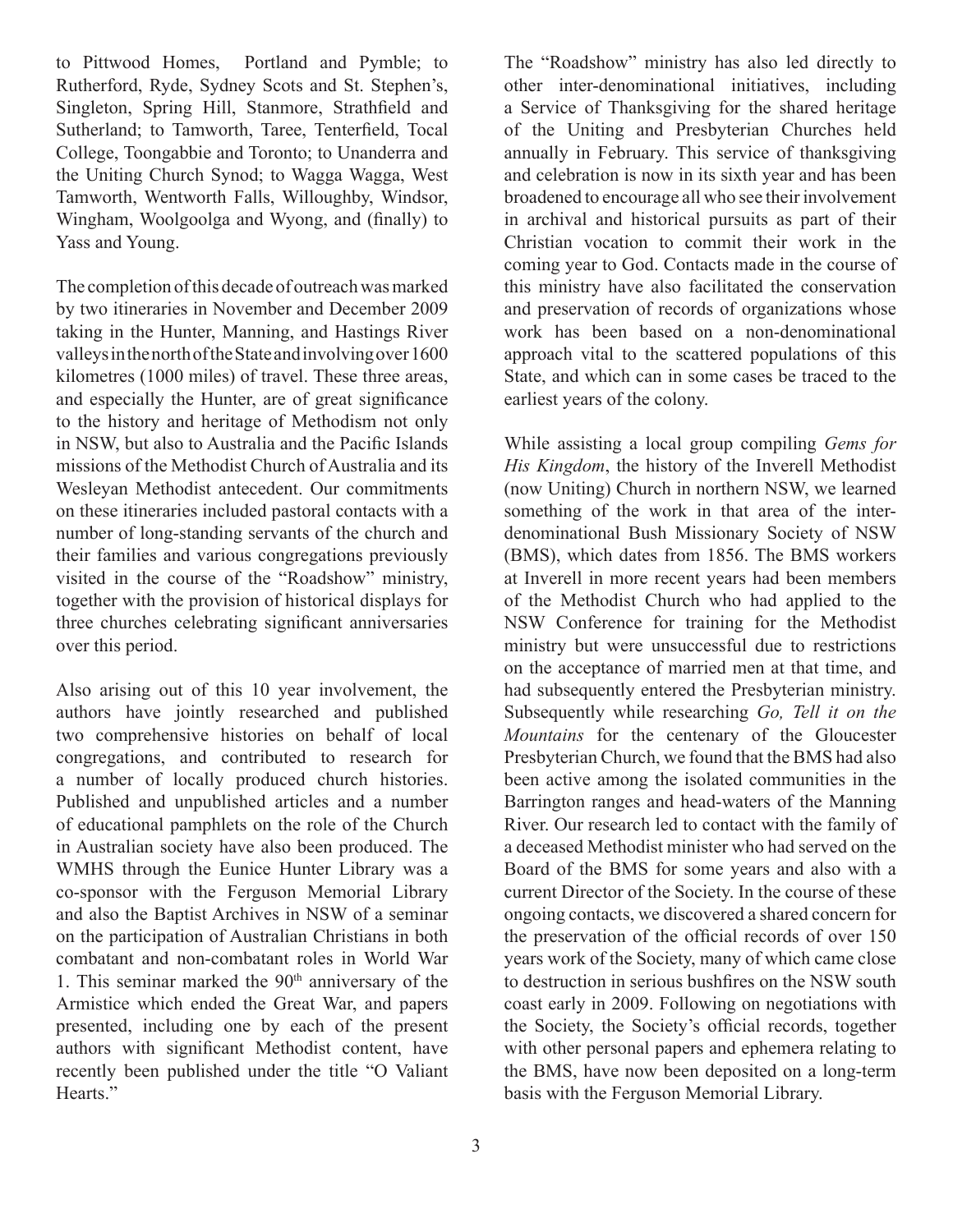One of our early concerns was the need for historic photographs and other visuals for displays, complicated by the need to maintain original items under appropriate archival conditions, and especially to avoid damage from ultra violet light, humidity, and rapid changes in temperature. With the support of the committees responsible for the Uniting and Presbyterian archives respectively, a joint application was made for a grant under Australia's Bi-centennial Grants program for the production of two sets of negatives of a large number of historic photographs from both repositories, thus ensuring the preservation of the original material, and contributing directly to the disaster recovery strategies in place in both archives.

The "Roadshow" ministry has also been assisted financially throughout the years of its work by other church and secular bodies. The Presbyterian Women's Association Heritage Committee has assisted with display boards, and the H.V. McKay Charitable Trust (established by the founder of the international Sunshine Harvester Co. many years ago) has funded lap-top computers and other equipment for use in the educational outreach area of our work. The generous donation of \$5000 by the Presbyterian Fellowship some years ago for unspecified "Roadshow" purposes enabled us to establish a "travel equalization fund" and opened the way for us to visit smaller congregations in remote areas where travel costs would otherwise have precluded us from accepting invitations. The value of this support can best be judged from the distances travelled over the period, which have averaged around 5,000 kilometres (over 3,000 miles) annually, excluding travel in the metropolitan area around Sydney.

In the best traditions of Methodist itineracy and catholicity and with a clearly identified WMHS involvement, the "Roadshow" ministry has now embarked on its second decade of service to Christ and the Churches and congregations in NSW, each of which comprises a "colony of heaven, and (who) wait for the Saviour who is coming from heaven" (Phil. 3:20–James Moffatt's translation).

## - WMHS -

## **NEWS FROM THE WMHS RESOURCE CENTRE IN AUSTRALIA**

The Eunice Hunter Library and Research Centre at the Oxford Street Uniting (formerly Methodist) Church in Sydney, NSW maintained its program of quarterly seminars on aspects of Australasian and Pacific Region church heritage and history throughout 2009 and has recently announced its syllabus for 2010. Small but enthusiastic groups from varying backgrounds meet at the Centre to hear presentations on a range of topics, followed by discussion and fellowship over light refreshments. Summaries of presentations are distributed to participants and to others on request, and in some cases published in local historical journals and elsewhere.

# **Subjects addressed in 2009 were as follows:**

Exploding an Urban Myth: Congregationalism in Rural New South Wales;

O Valiant Hearts: Heights of Valour at Gallipoli and Beyond (Non-combatant clergy in the Great War 1914-1918);

Three Methodist ministers who became Moderators of the Presbyterian Church in Australia;

The Bush Missionary Society in NSW 1856+;

The Sandhurst (England) circuit ministry of Rev. Thomas Collins (1832-1835) and its impact on NSW.

During the year, we were privileged to be offered and to accept the extensive ephemera collection of the late Rev. Sir Irving Benson, compiled over the years of his ministry as Superintendent of the Central Methodist Mission in Melbourne, Victoria. This collection has been in private hands for some twenty years, and constitutes a unique collection of material covering the majority of Christian heritage journals published in Victoria and elsewhere in Australia up to the time of Sir Irving's death in 1980.

Sir Irving Benson was perhaps the best known graduate of Cliff College in England to serve Australian Methodism until the arrival of Rev. Keith Garner, present Superintendent of Wesley Mission in Sydney, in February 2006. Our 2010 seminar program will commence with a presentation by another Cliff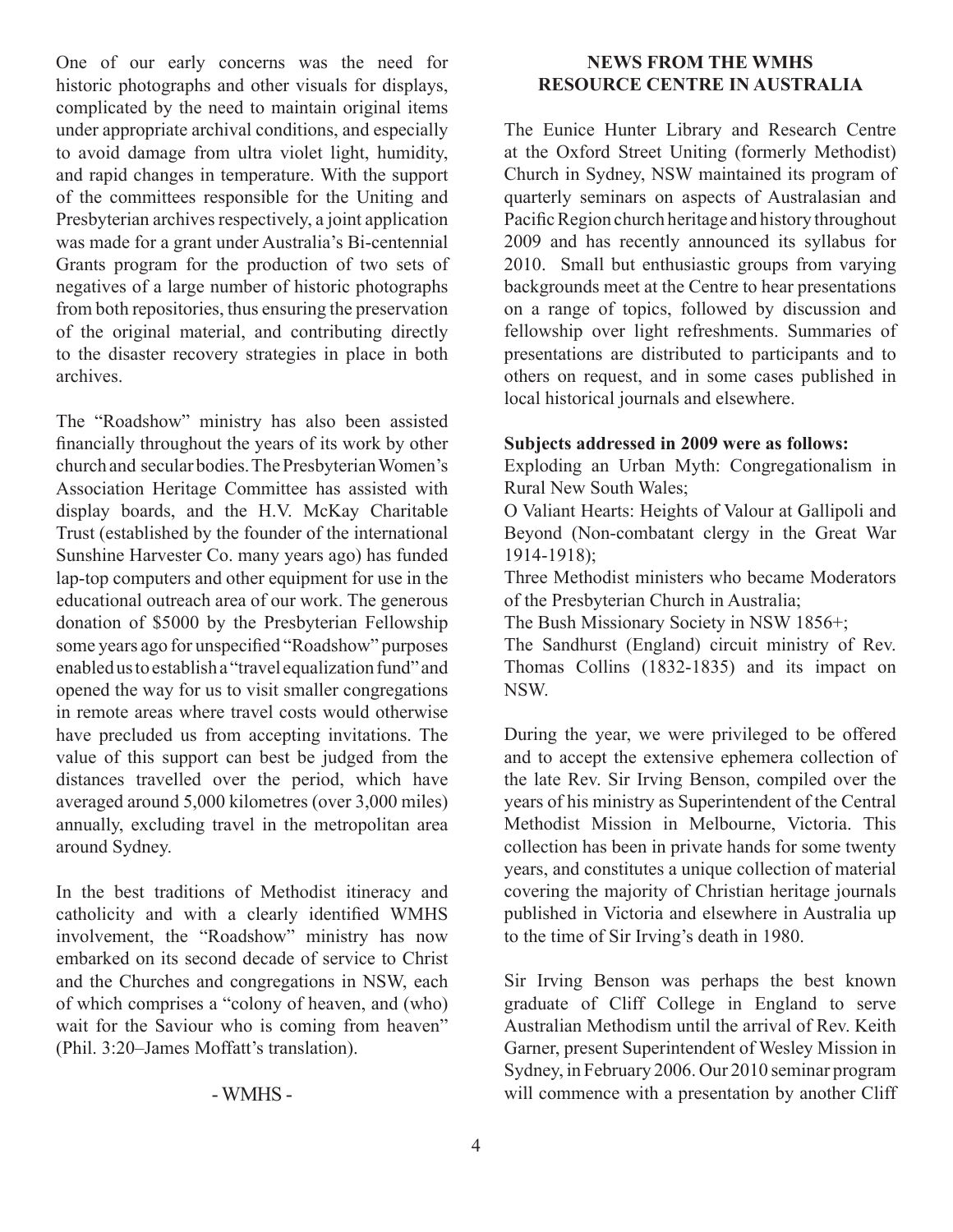College graduate, Rev. R. Perry Smith (former Methodist and now Uniting Church minister) on his experiences at Cliff College and in Australia. This seminar will include an overview of the influence of Cliff College on the Methodist ministry and on evangelism in Australia through Cliff College men specifically recruited for service in Australia from pre-World War 1 times.

Other presentations during 2010 will feature Australian hymnology, Calvinistic Methodism and the early history of the London Missionary Society, and the history of Methodism in and around Epping c1820-2010. It is planned to launch a published history of the Epping (Oxford Street) Church on the occasion of that presentation as part of a State celebration of the bi-centenary of the arrival of Lachlan Macquarie as Governor of the then colony of NSW.

Another recent publication by WMHS Oceania Region Vice-President Daryl Lightfoot was the second in a series on Methodist Missions to Fiji and the Australian Presbyterian ministry. This paper featured Rev. W. L. Irvine Arnold, who served two terms as a Methodist lay missionary printer in Fiji prior to a term as interim pastor of a large Congregational church in Sydney and his eventual entry into the Presbyterian ministry in NSW.

Ongoing research projects by Eunice Hunter Library staff include a study of "union churches" in NSW commencing with the historic Ebenezer Church dating from 1809, and further studies of chaplains, stretcher bearers and other non-combatant Christians who served in the Anzac forces during World War I.

The Library opens each Tuesday and on the  $4<sup>th</sup>$ Saturday in each calendar month, Public Holidays excepted, and visitors are welcome for personal research in our finding aids and holdings. Enquiries may also be emailed to the Centre on wmhs.aust@gmail.com or posted to the Library at PO Box 1017, Epping 1710, NSW, Australia.

### - WMHS -

# **Australian Centre for Wesleyan Research**

This new group has recently been formed by a range of interested Wesleyan scholars and supporters. This South Pacific organization will be promoting research on the life and time of John and Charles Wesley, their historical and theological antecedents, their successors in the Wesleyan tradition, and contemporary scholarship in the Wesleyan tradition. Secretary: Rev. Dr. Glen O'Brien E-mail: glenaobrien@gmail.com http://www.acwr.edu.au/.

#### -WMHS-

### **Stream Theological Symposium**

Inaugurated by the Wesleyan Methodist Church of New Zealand in August 2009 with guest teachers Dr. Ben Witherington (United Methodist from Asbury Theological Seminary) and Dr. Tom Noble (Nazarene, Nazarene Theological Seminary) this symposium "celebrating the Wesleyan theological stream" will be held annually in Auckland in the first week of August. 2010 confirmed speakers are Dr. Chris Bounds (United Methodist, Indiana Wesleyan University and Dr. Glen O'Brien (Wesleyan Methodist, Salvation Army Booth College). Contact: Rev. Richard Waugh E-mail: rjw@wesleyan.org.nz

# - WMHS -

# **WESLEY HISTORICAL SOCIETY ANNUAL MEETING AND LECTURE SATURDAY, JUNE 26, 2010 METHODIST CENTRAL HALL, WESTMINSTER, LONDON**

The Annual Lecture and AGM of the Wesley Historical Society for 2010 will be held at the Methodist Central Hall, Westminster in London on Saturday, June  $26<sup>th</sup>$ . The Annual Lecture will be given by the Rev. Robin P. Roddie, Hon. Archivist of the Wesley Historical Society in Ireland, on the subject of "Keeping the Faith: Ireland's Primitive Methodism."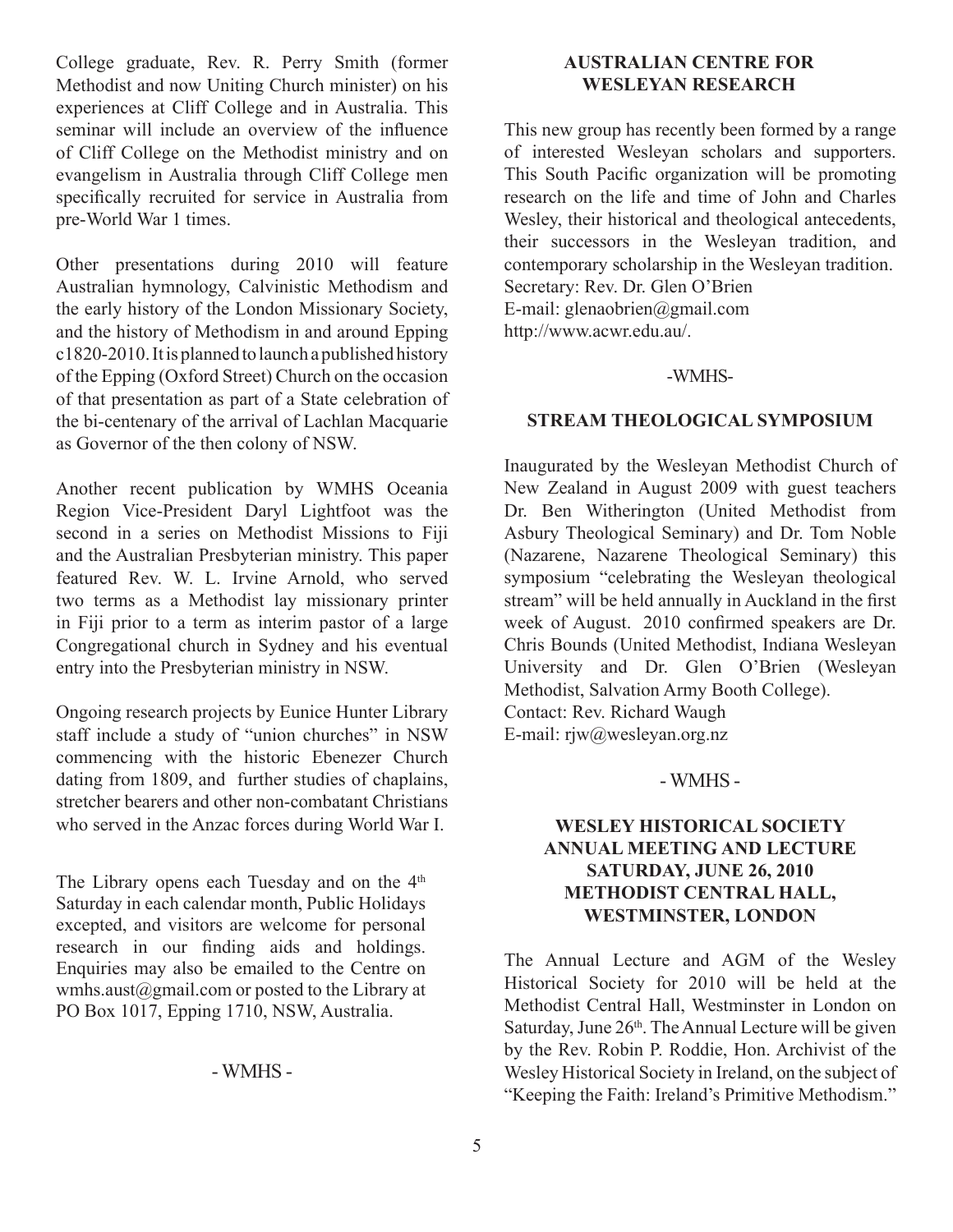For almost ninety years after John Wesley's death a branch of Methodism in Ireland perpetuated a form of Methodism modeled on Wesley's design for his Connexion. Following Disestablishment in Ireland and the failure of the original Methodist-Anglican "conversations," the Primitive Wesleyan Methodists united with the Irish Wesleyans in 1878, but a remnant continued within Anglicanism into the twentieth century. The lecture will be chaired by the Rev. Lord Griffiths, Chair of the Methodist Heritage Committee and as in recent years there will be a supporting program of stimulating activities in the morning which are open to anyone who is interested in finding out more about Methodist history, so why not invite your family and friends and enjoy a full day's exploration of Methodism's fascinating and inspirational history.

We are grateful to the Rev. Martin Turner, Superintendent of the Methodist Central Hall, for inviting us to hold our Annual Meeting and Lecture at this historic venue and for making available the recently refurbished chapel for our meeting and the conservatory for our refreshments. Opened in 1912 as a monument to mark the centenary of John Wesley's death, Methodist Central Hall, at the heart of the capital, was an ambitious project linked with other major new initiatives in mission for the twentieth century. They were financed by generous donations from many thousands of Methodists whose names are recorded in fifty bound volumes, which form the nucleus of Methodist Central Hall's unique archive and the Church remains focused on the challenge of mission as it approaches its centenary. On arrival tea and coffee will be available for purchase from 10:30 am in the Cafeteria/Conservatory. At 11:00 a.m. we will be welcomed by a member of the ministerial team who will explain the continuing challenges of mission at Methodist Central Hall in the twenty first century. We will then be given a guided tour of the building and introduced to the new Wesley Centre by the newly appointed archivist Paul Moynihan, who was formerly Archivist at the Scout Association. At noon there will be a break for lunch, which may be purchased in the Cafeteria and consumed in the Conservatory. There will be no charge for the day's programme but an offering will be taken at the Annual Lecture to cover expenses.

The Annual General Meeting chaired by the Rev. Dr. John A. Newton will begin at 12:45 pm, to conclude no later than 2:15 pm. The Annual Lecture will begin at 2:30 pm.

Further details of the meeting will be available on the Wesley Historical Society website: www.wesleyhistoricalsociety.org.uk. Venue info for the Methodist Central Hall: www.Methodist-central-hall.org.uk. Further enquiries about the Annual Lecture should be addressed to Dr. John A. Hargreaves, 7 Haugh Shaw Road, Halifax. HX1 3AH Tel. 01422 250780; E-mail: johnahargreaves@blueyonder.co.uk.

Membership of the Wesley Historical Society is open to anyone interested in Methodist history. The current annual subscription rate for the Wesley Historical Society is £12 and entitles members to receive annually three issues of the Society's informative journal, the *Proceedings of the Wesley Historical Society* and enjoy the facilities of the Society's Library. Membership enquiries should be directed to the Registrar, the Rev. Donald H. Ryan, 15 Foxlands Drive, Lloyds Hill, Penn, Wolverhampton, WV4 5NB (Tel. 01902 335556). There is also an extensive network of regional societies linked with the Wesley Historical Society offering their own additional programs of activities and publications at a small extra charge (for details of local branches contact Mr. Roger Thorne, 9, Meyer Court, Butts Road, Exeter, EX2 5PW).

The Annual Meeting and Lecture in 2011 will be held at the national Gladstone Memorial Library at St. Deiniols, Hawarden on Saturday, June 25<sup>th</sup>, when the lecturer will be Dr. Eryn White of the University of Aberystwyth and when visitors will have the opportunity to discover more about Methodism in Wales and its borders and view the large Nonconformist and religious history collections at this remarkable library with the offer of optional overnight accommodation (please contact the General Secretary, Dr. John A. Hargreaves for further details).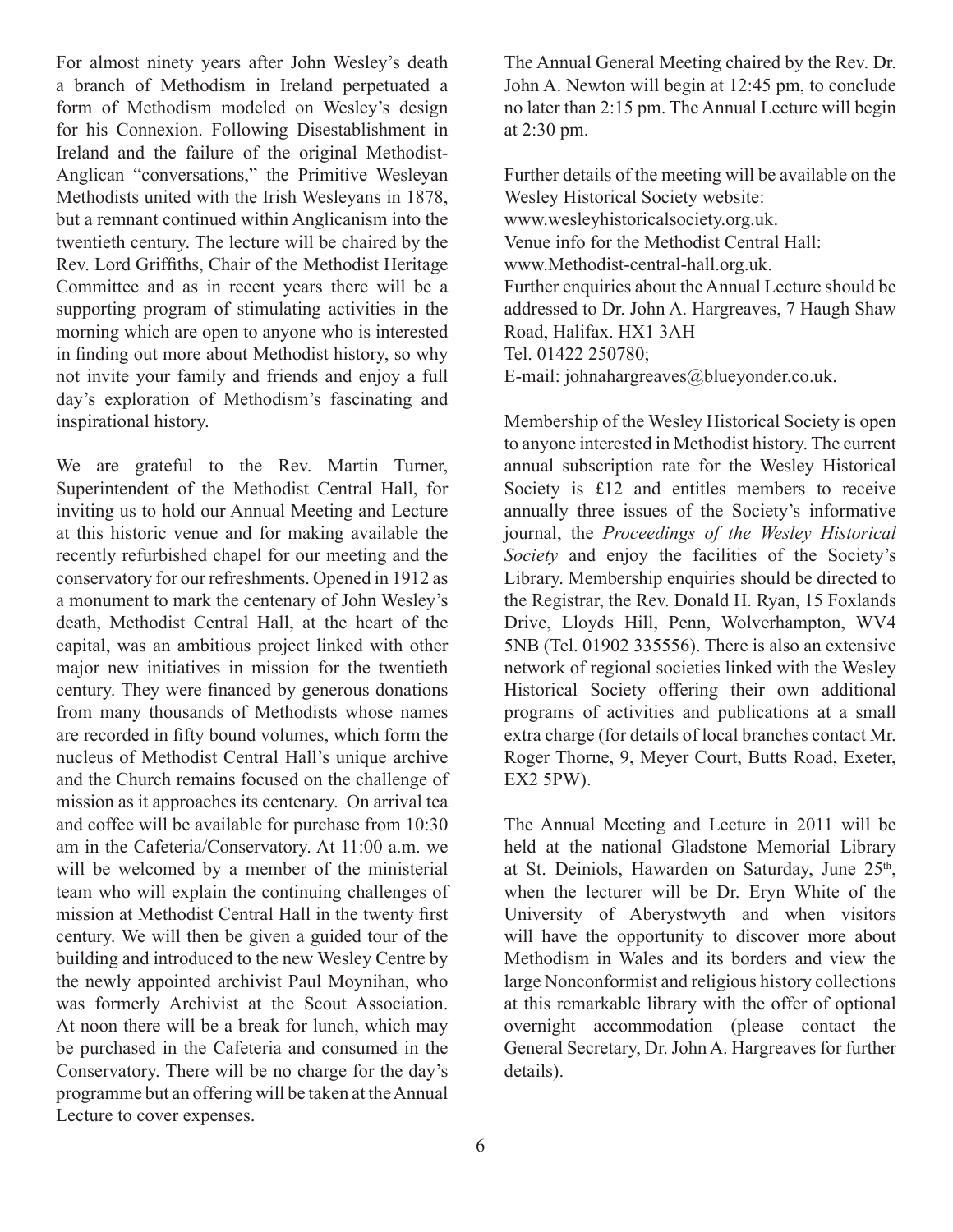# **Charles Wesley Society Announces 21st Annual Meeting THEME: "Charles Wesley as Correspondent"**

The Charles Wesley Society announces its 21<sup>st</sup> annual meeting with the theme: "Charles Wesley as Correspondent," July 18-20, 2010, to be held at the Nazarene Theological College, in Manchester, England. **Submissions for papers are welcomed before April 9, 2010.**

Much of Charles Wesley's correspondence survives in the Methodist Archives at the historic John Rylands Library, University of Manchester. A major edition of his letters, [Oxford University Press] is due for publication in 2011. Speakers include: Dr. Gareth Lloyd, archivist, John Rylands Library and author of *Charles Wesley and the Struggle for Methodist Identity* [OUP, 2007] and Dr. Peter Forsaith, author of *Unexampled Labour* [Epworth, 2008], (letters of John Fletcher of Madeley).

#### *Program*

The program will run from 4pm, Sunday, July  $18<sup>th</sup>$ to conclude with a visit to the John Rylands Library in the afternoon of Tuesday, July 20<sup>th</sup>. Part- or nonresidential attendance will be possible.

### *Venue*

The Nazarene Theological College, Dene Road, Didsbury, Manchester offers comfortable and reasonably priced accommodation for small conferences.

### *Price*

£135 (full residential attendance)

(Charles Wesley Society members £120) Non-residential/part attendance available

Write to Dr. Peter Forsaith with your name, address and email to reserve a room and get more details.

### *Contact: Peter S. Forsaith (UK Secretary)*

Oxford Centre for Methodism & Church History Oxford Brookes University Harcourt Hill, Oxford OX2 9AT Tel. 01865 488319 E-mail: pforsaith@brookes.ac.uk http://www.wesleysociety.org

#### $-WMHS-$

# **European Methodist Historical Commission**

From August 10-15, 2010, a European Historical Conference will take place in Budapest/Hungary**.**  The Historical Commissions of all European Central Conferences of the United Methodist Church supported by the European Methodist Council is in preparation of this event. The theme will be "Methodism in Europe after World War II (1945-  $1965$ )."

Each day will focus on a specific issue:

- depression: Europe 1945
- rebuilding: international aid and ecumenical connections
- repression: Methodismus under communistic governments
- reconciliation

The conference features lectures, reports from different countries, meditations using fine art as illustration, a Hungarian night, music and singing as well as a visit to a smaller Methodist church in the country.

The morning lectures complemented by the afternoon reports from different countries which will provide deeper insights into aspects of Methodist life in various cultures.

The costs for the conference is  $\epsilon$  300.00 per person, which covers the conference fee, accommodation in a simple standard hotel (two bed room), all meals, and a bus tour to Budakeszi. (Because of the hotel agreements costs can be guaranteed till April 1).

For registration, please contact Dr. Judit Lakatos E-mail: lakatos.judit@metodista.hu

For a detailed program, please contact Prof. Dr. Ulrike Schuler E-mail: ulrike.schuler@emk.de